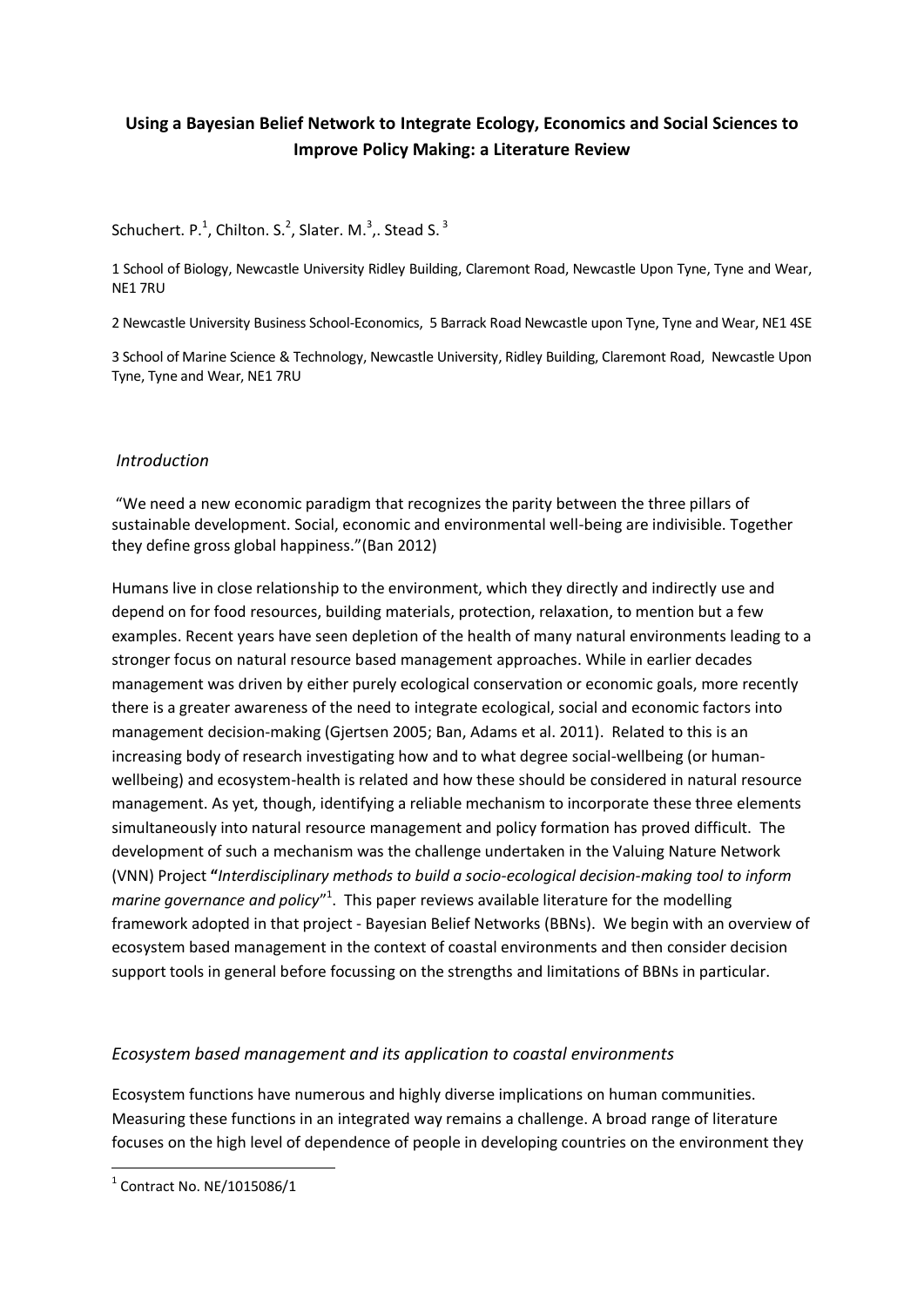live in for food and basic livelihoods, along with various implications for their social and cultural life; e.g. fishing (and in particular small scale) is perceived by many as a way of life and "invokes a strong sense of social identity and [...] establishes a sense of being in the world" (Coulthard, Johnson et al. 2011) . The ecosystem provides water, food, fuels, timber, climate regulation and protection from erosion, floods, storms and waves among others (Millennium Ecosystem Assessment (2005)).

Various researchers (Leisher et al. (Leisher, Mangubhai et al. 2012), Ban et al. (Ban, Adams et al. 2011) and Gjertsen (Gjertsen 2005) have tried to find direct links between how the social environment (i.e. governments, social networks, education and so forth) and infrastructure impacts and dictates success or failure of conservation strategies. To illustrate, Ban et al (Ban, Adams et al. 2011) discuss advantages and disadvantages of bottom-up, i.e. often opportunistic, community based, versus top-down, i.e. systematic planning at regional or national scale, conservation and review major unresolved issues. They focus on the differences in spatial scale of marine conservation, from local (e.g. Marine Protected Areas (MPAs) of  $1km^2$ ) to regional, relatively large approaches (e.g. MPAs of 10km diameter). Local and regional approaches often have different foci and involve different stakeholders (local communities versus representatives of industries, different aspects of governance and representatives of communities. Ban et al (2011) show that data available at the local level often reflects local values (such as cultural sites), threats and socio-economic considerations while on the regional level data often covers whole regions at the cost of coarse resolution. The objectives and applied actions also differ largely between local and regional management; local management focuses on the household and community level (social well-being, livelihood, etc) and communities implement and enforce the management actions, while on the regional level objective focus on regional concerns of governments or NGOs, such as fisheries and biodiversity and management actions hence require large scale-enforcement.

Ban et al (2011) further discuss the combination of local, bottom-up, approaches with regional, topdown, approaches on marine management and highlight one specific example of integration from Fiji. They suggest that a successful MPA approach lies in "finding the synergies between regional and local scale objectives, and to implement MPAs in an iterative process, with progressive adjustment of regional designs and local actions, informed by both perspectives." Ban et al (Ban, Adams et al. 2011), suggest the incorporation of decision support tools to assist systematic conservation planning if tailored to the specific region without implying that the computers modelling or data are superior to people's knowledge. In this light a Bayesian Network (BN), as constructed as a pilot in our VNN approach, appears to have the potential to be a powerful tool to aid regional and local conservation planning.

Many developing countries have fishery-dependent communities relying on marine and freshwater fisheries for food security and employment. Previous studies have tried to establish links between fisheries and impacts on local communities, e.g. Nunan (Nunan 2010) focuses on movement of fisher-folk following their target species in Lake Victoria and social implications on landing sites, while Gjertsen (Gjertsen 2005) fails to establish a direct link between marine protected areas (MPA) and human nutrition in the Philippines.

Developing nations show evidence of a stronger focus on social well-being and communities. This is particularly the case in relation to the fisheries sector. To demonstrate, Symes and Phillipson (Symes and Phillipson 2009) discuss a "displacement of social objectives which were subsumed under goals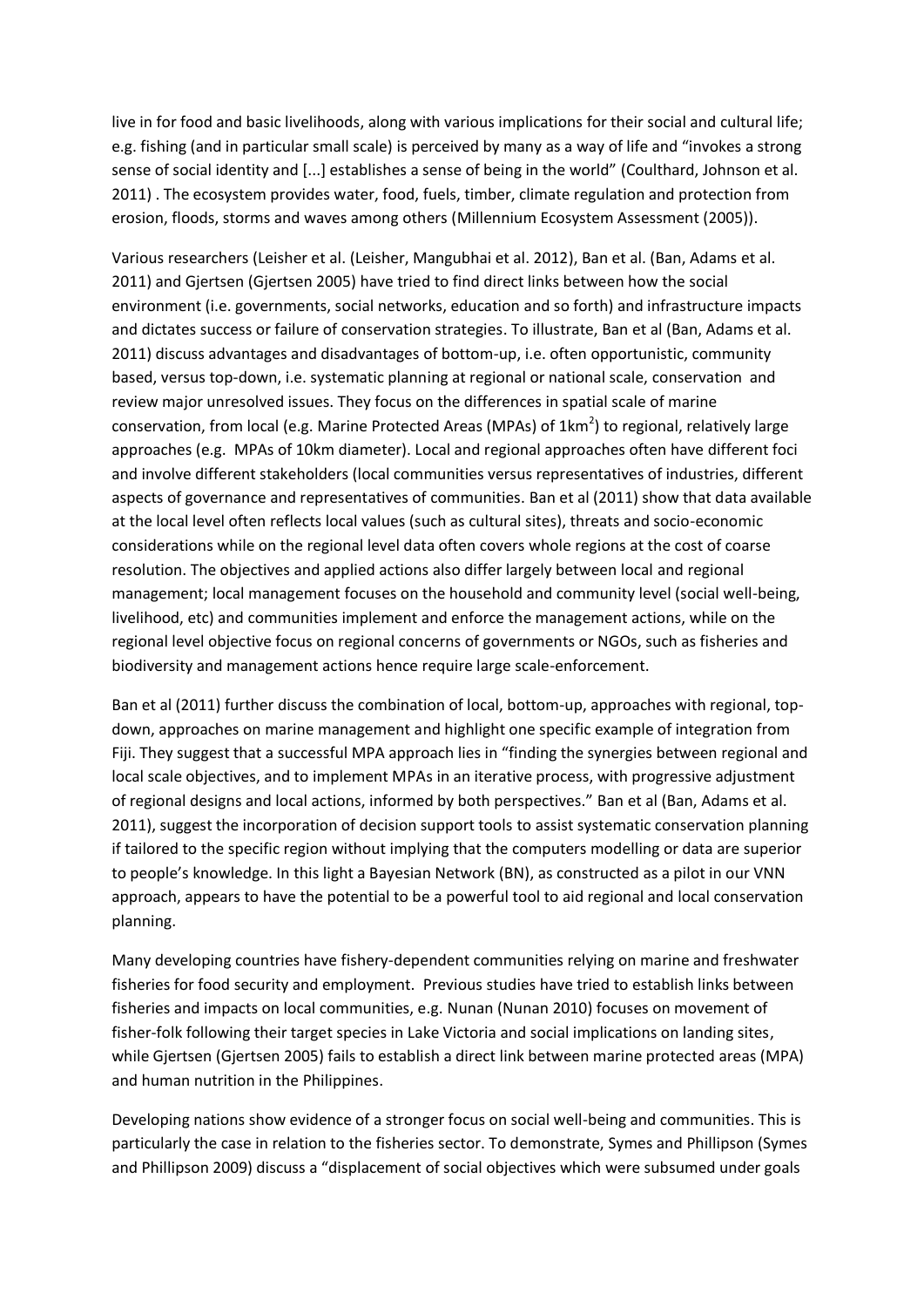of economic growth and wealth creation and a belief that the benefits would inevitably trickle down to enrich the whole community" in the developed world, such as in small fishing communities in Ireland and Scotland, and compare this to more social-wellbeing approaches in the developing world. This is strengthened by Urquhart et al (Urquhart, Acott et al. 2011) who acknowledge the of social science in developing Fisheries Policy in the EU and other developed areas, and partly attribute this small impact to the small amount of qualitative research into the field, and the ontological conflict between social sciences and Economy/Ecology. Urquhart hypothesises that both disciplines, Ecology and Economy, are based on quantitative methods, large-scale modelling and system approaches while social sciences needs a different set of approaches due to the fact that social life can hardly be seen as a "set of systems" (Urquhart, Acott et al. 2011). Urquhart also mentions the lack of journal articles and research programs in Europe that focus on larger fishing communities. Ross (Ross 2012) showed strong social dependency on fishing in small fishing communities in Scotland extending far beyond employment and personal income. The community involved in the fishery see themselves as part of a "chain" or social network, where everybody heavily depends on their relations with other members of the same network. The loss of a large part of the fishing fleet had great implications on the whole community; while on the one side it is seen as difficult to find alternative employment for the people employed in the fishing industry, with every vessel that was decommissioned over the last few years local businesses lose customers, which in the investigated town led to businesses not accepting new apprentices and a decline of employment possibilities for young local people. There was also evidence of a shift in attitude of the local fishing community to more egotistical decisions being more made rather than ones benefiting the community as a whole.

Ross (2012) also focuses on the emotional aspect of the fishery, the changing sense of independence, freedom and strong community feeling, due to shared work in highly demanding environments, fears and hardships. In another article (Britton and Coulthard 2012) Britton and Coulthard elucidate the '3D' wellbeing (subjective, material and relational) for Northern Ireland (NI) fisheries and highlight the significant impact that EU policy has on the well-being of NI fisheries, the "disconnectedness" between them and the need to create meaningful communication between and within policy, science and the fishing communities. Emphasis is placed on the major role fisheries play as a safety net in economic hard times, e.g. young people returning to fishing in recent years, similar to the small scale fisheries in developing countries. Alternative income generation is seen as an important aspect of successful conservation projects, both in developing countries (Ban, Adams et al. 2011; Olale and Henson 2012) as well as in developed ones, however often this is not a straight forward solution as fishers, and people involved in the fishing industry, often have a strong attachment to their occupation which goes far beyond material benefits (Coulthard, Johnson et al. 2011; Ross 2012).

#### *Decision support tools*

With increasing awareness and an increasing body of literature on sustainable use of ecosystems, services provided and social implications of management strategies, methods that can deal with complex datasets are needed to help decision-makers analyse their effects and consider these prior to developing related policies. Decision support tools should, ideally, be transparent, have the ability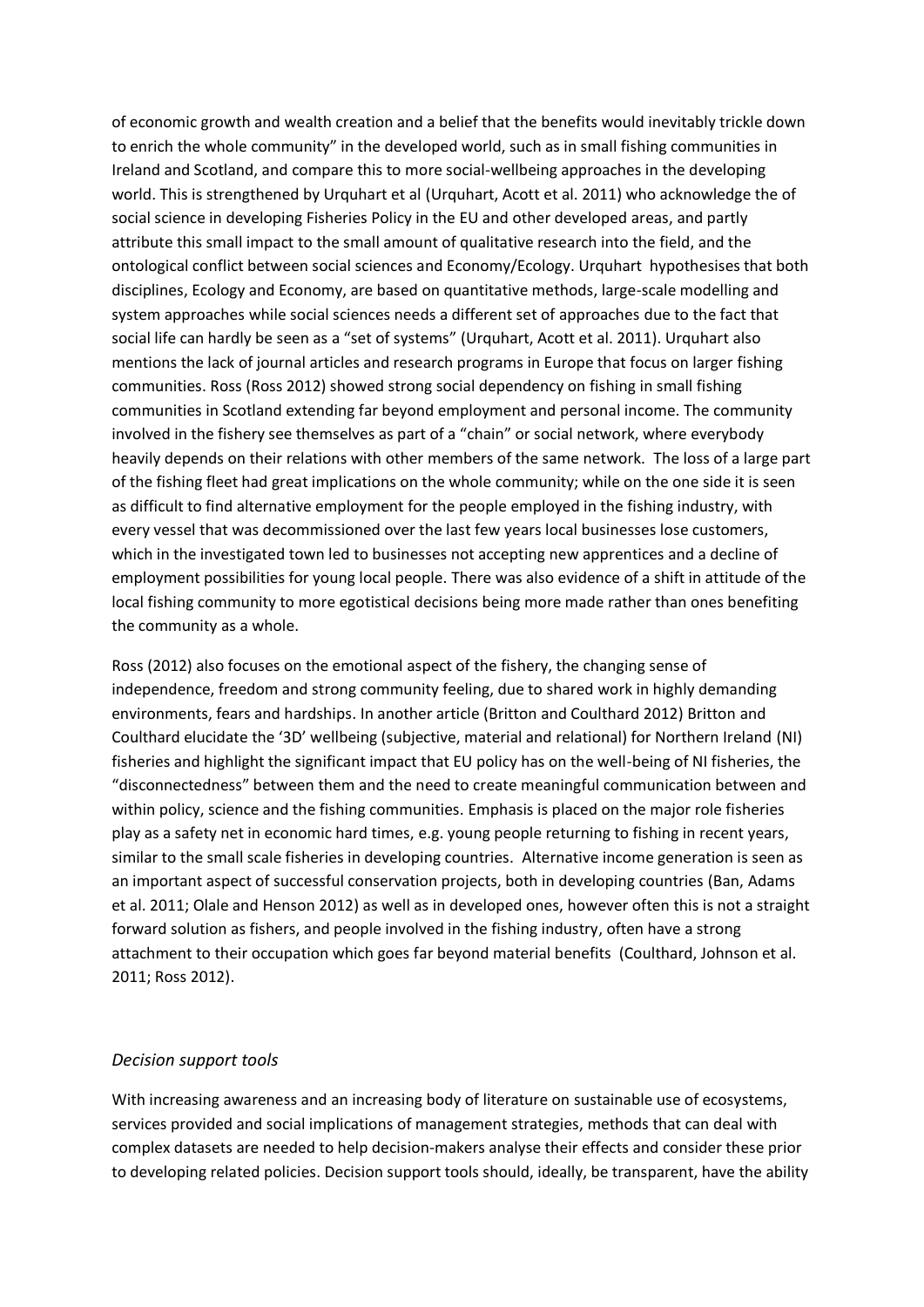to incorporate different types of data, such as qualitative and quantitative data, be able to combine models from different disciplines involved, be able to deal with incomplete and non-normal data which is often the case for ecological or social science data. Furthermore, it is important that local communities get the chance to be involved in the decision-making modelling process from an early stage so that they will be able to take ownership and/or relate to the recommendations (Kragt 2009; Ban, Adams et al. 2011). Traditional statistical methods, such as basic regression models, have been applied to evaluate the impact of marine management decisions (MPAs) on child health or the impact of factors such as alternative income on success of those management measures (Gjertsen 2005). However, these methods are restricted in the way that they perform and depend on quantitative data which is often poor. Lynam et al (Lynam, DeDong et al. 2007) compared a number of tools for incorporating community knowledge, social values, and preferences into resource management, such as Bayesian Belief Networks, Discourse –based valuation, 4Rs frameworks, Venn diagrams, Participatory mapping amongst others. While all tools have their strength and weaknesses they suggest that facilitators choose the tool best suited to the task. They also advise on a "mix and match" approach of methods to increase robustness and reach the envisaged result. Given the specific aims and objectives of the VNN project - to develop a visual, *ex ante* based decision tool - we identified BBNs as the most appropriate for our needs. Thus, in the following section a number of publications using BBNs will be explored.

#### *Uses of BBN*

Bayesian Belief Networks (BBN, also known as Bayesian Networks, BN) are graphical models that represent a set of variables connected by directed, acyclic graphs which can be used to explore and display causal relationships between factors based on Bayesian principles. They have the ability to incorporate, model and combine different types and sources of data, such as quantitative data, expert or local knowledge and outputs from other models, and are capable of dealing with missing or incomplete data and are hence particularly useful in areas such Ecology or Social Science. While they can provide modelling solutions in a number of disciplines their graphic representation also makes them a powerful tool in knowledge representation and communication, since they display final outcomes of a system in a straightforward manner (Kragt 2009; Pollino and Henderson 2010; Korb and Nicholson 2011). BBNs have been widely described in literature, and for further introductory reading please refer to (Jensen and Nielsen 2007; Kragt 2009; Pollino and Henderson 2010; Korb and Nicholson 2011).

A large variety of BBN applications can be found in a growing number of disciplines. Successful ecological applications can be seen in species distribution and response to habitat (Marcot 2006), evaluation of wildlife and native fish populations (Marcot, Holthausen et al. 2001; Pollino, Woodberry et al. 2007), and in conservation planning (Marcot, Hohenlohe et al. 2006; Steventon 2008). On the other hand BBNs have been applied to landscape management (Bacon, Cain et al. 2002; Ticehurst, Curtis et al. 2011). Goudie et al. used BBNs to explore relationships between variables in large social science surveys (Goudie, Mukherjee et al. 2011) while Whitney and Walsh applied a BBN to represent and analyze political radicalization mechanisms (Whitney and Walsh 2010). Little et al used BBNs to analyze information flow between fishing vessels in Australia (Little,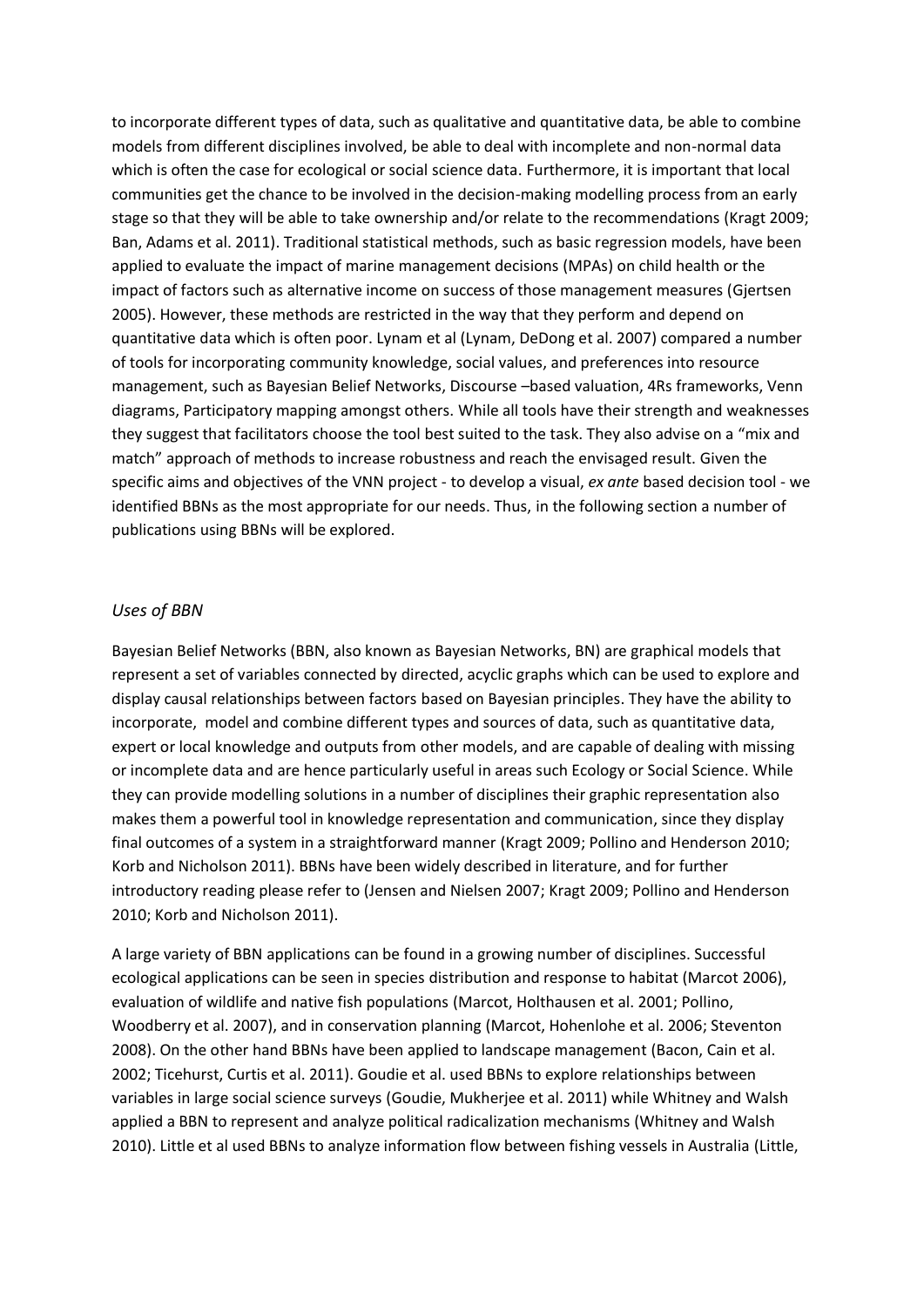Kiukka et al. 2004) and Daniel et al presented a BBN which uses social capital theory to address critical issues in intercultural collaboration learning (Daniel, McCalla et al. 2007).

## *Combined Ecology, Economy and Social Sciences*

With growing demand for integrative modelling, incorporating Physical Sciences, Social Sciences and Economics, Bayesian Networks approaches provide an alternative to expert systems, coupled component models, meta-models etc. (Ticehurst, Letcher et al. 2008; Pollino and Henderson 2010). BBNs, with their visual advantages and flexibility with data types, can play a central role in combining knowledge across disciplines and providing an interface between specialists and non-specialists. Some BBN studies focus on the incorporation of stakeholder opinion into management: Salerno et al (Salerno, Cuccillato et al. 2010) successfully use a BBN as a framework in the management of mountainous protected areas and use hard and soft participatory approaches. They devised a 5 module framework where all participants are involved in the first two modules (system bounding and qualitative model, including conceptual models and formal conceptual models) while the third module focuses on domain experts (data requirements, gap analysis, ...), the fourth module, the quantitative model, depends on the core team and the final module represented different scenarios. They emphasize that the need for iterative process and the importance of communication.

Haapasaari et al (Haapasaari and Karjalainen 2010; Levontin, Kulmala et al. 2011; Haapasaari, Kulmala et al. 2012) demonstrated how a BBN was used in combining Biology, Economics and Social Sciences in Fisheries research; they focus strongly on the interdisciplinary processes and the difficulties and advantages arising from it. They conclude that "Learning between the disciplines meant acknowledging and analysing the disciplinary differences, and searching for a common territory and a common language to enable the understanding of each other's role in relation to the problem as well as searching for bridges to integrate knowledge." They found BBNs a successful bridge between the three conceptually different disciplines Ecology, Economy and Social Sciences.

While in most countries BBNs have not been explored as, and actively incorporated in, the decision making process, there have been advances in the use of BBNs as decision support tools within all levels of the Australian government in the last decade (Merritt, Ticehurst et al. 2010).

Merrit et al (Merritt, Ticehurst et al. 2010) show two approaches applying BBNs as a tool in decisionmaking support for water managers and management of native vegetation. Neither of the models is intended for day-to-day use but for the use of planning over annual to decadal time spans. The models help policy makers in decision making by scenario modelling and exploration of the sensitivity of the model responses. The authors also discuss the criticism of their models that they could be very specific and argue that, while being true, there is a compromise between generality of design and modelling approach and the need for an approach tailored to the users (Merritt, Ticehurst et al. 2010). In a later feasibility study Ticehurst et al (Ticehurst, Curtis et al. 2009; Ticehurst, Curtis et al. 2011) compare conventional methods of analysing social data such as socialpsychological models, theory of planned behaviour, cognitive hierarchy theory and value-beliefnorm theory with BBN approaches. They summarize that BBNs and social-psychology models use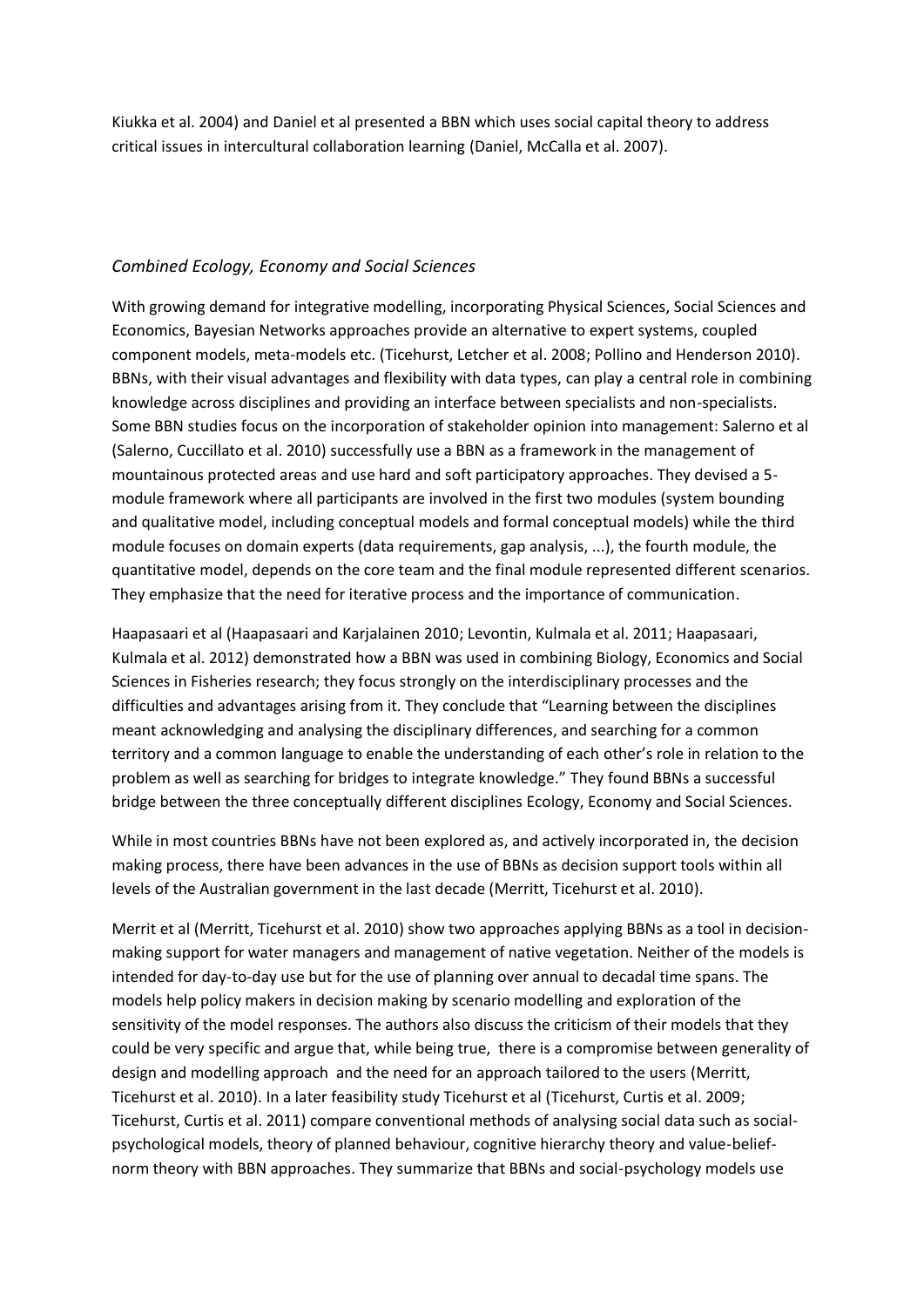conceptual models of relationships and processes that affect outcome variables. The advantages of BBNs are that a wide range of variables can be represented whereas in social-psychology models relationships parameters such as environmental or economical factors need to be established using regression modelling or other statistics. Ticehurst et al (Ticehurst, Curtis et al. 2009; Ticehurst, Curtis et al. 2011) explore the use of conventional methods and BBNs in a case study and conclude that BBN analysis was useful in exploring causality and was particularly helpful to the social scientist researcher to explore interactions between variables and to investigate the relative influence of variables on the final outcome. BBN also provided a platform to increase understanding between social-scientists, non-social scientists and interested stakeholders. Once a BBN was developed it provided a helpful tool for structuring, clarifying and communicating the results to stakeholders and policy makers in a way beyond what would have been possible with traditional analyses. However it was highlighted that, with limited resources, a combined approach of conventional and BBN methods can fast-track and guide the BBN process (Ticehurst, Curtis et al. 2011).

A special case of BNs, often used in Agricultural- and Ecological- Economics, are Decision Support Networks, sometimes also called Bayesian Decision Networks (BDN)(Ticehurst, Letcher et al. 2008). Decision support networks are similar to a BBN with added features such as 'decision' (scenario choices) and 'utility' (expected monetary values) nodes. They are designed to test the "monetary value" outcome between different scenarios or decisions.

There is a wide range of applications for decision support networks, with Bacon et al (Bacon, Cain et al. 2002) first investigating a possible land-use change amongst Welsh farmers based on their current land-use, costs of setup and possible incentives/ subsidies to change land-use. Bryan and Garrod (Bryan and Garrod 2006) employed a BBN as an Ecological Risk assessment framework which incorporated information on erosion, biodiversity, human health and financial risk as well as the marginal cost to calculate cost effectiveness of each proposal bid for a fencing auction. Ticehurst et al (Ticehurst, Letcher et al. 2008) used a BDN for coastal lake assessment and management and created an interactive tool for decision makers to study scenarios. Their software package included information on the facts and backgrounds as well as maps of the area. Interested people could than choose an area and set different scenarios. Their network was populated by data analysis, model simulation, assumptions from peer reviewed literature and expert opinion. Their test of the BDN as a decision support tool was a workshop and training on the software with policy makers and feedback was generally positive, however key questions were not able to be answered, as to how much detail and certainty would be required to make someone make a decision using the tool.

#### *Disadvantages and Limitations*

Frequent limitations of BBNs stated by authors are the lack of feedback loops (Kumar, Holzkaemper et al. 2008; Ticehurst, Curtis et al. 2011) and temporal dynamics. This can be a significant disadvantage for ecological and social-wellbeing applications, as both are complex systems which are dynamic and unpredictable across space and time (Moore, Wallington et al. 2009). Kumar et al (2008), Pollino and Henderson (2010) and Korb and Nicholson (2004) among others propose a Dynamic Bayesian Network (DBN) to address the problem. This approach deals with contiguous time slice models based on the Markov assumption that the current state of the model depends on its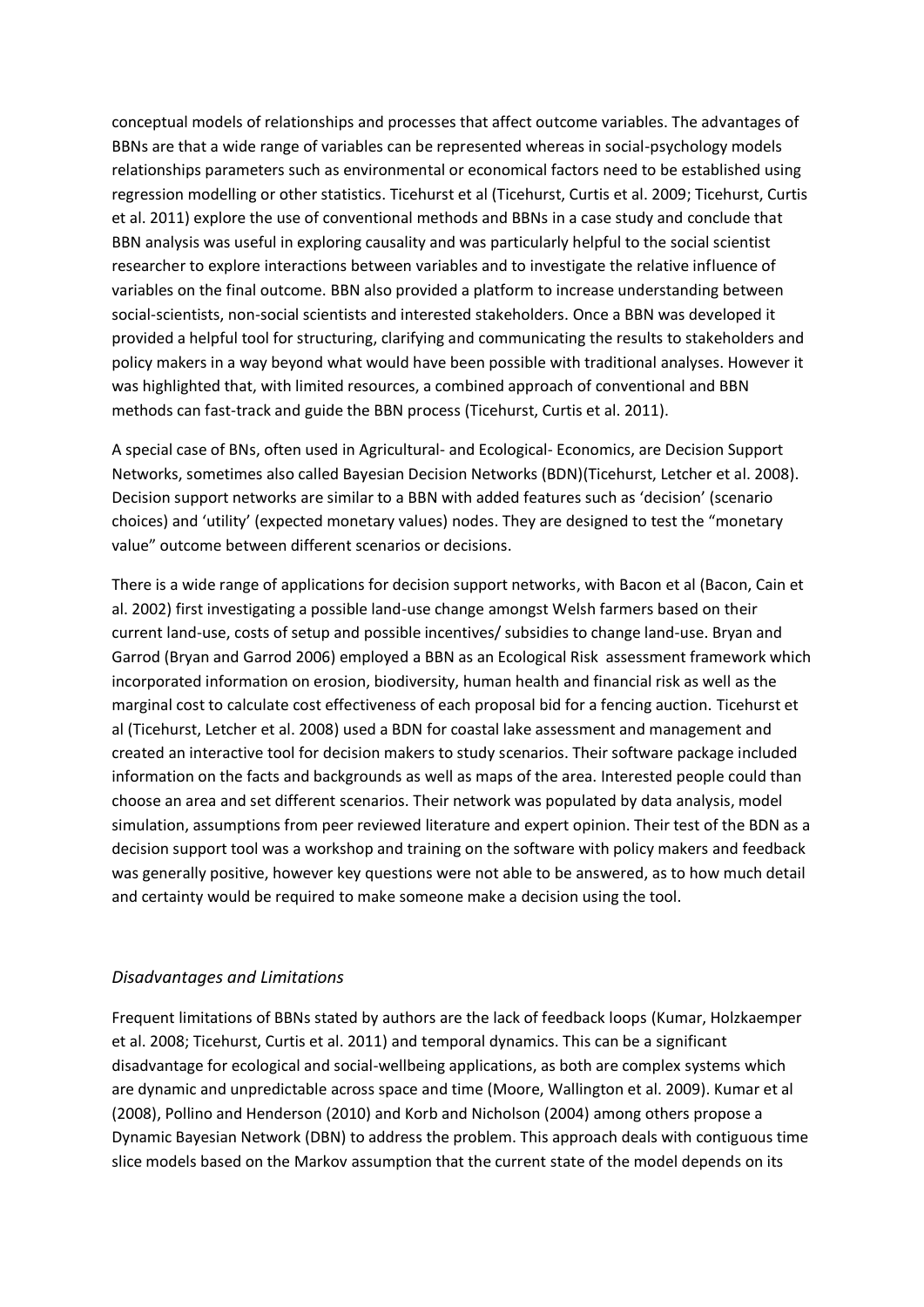previous state and incidents happening in its current state. Currently a number of alternative solutions to the feedback loops and dynamic models are being explored, but research is still in its early stages (Kumar, Holzkaemper et al. 2008). Another aspect is, although not a pure BBN issue, that poorly defined states and variables may mask the impact of a particular scenario or input condition and poorly structured networks will not be able to provide an insight into the issues of concern (Ticehurst, Curtis et al. 2011). It is also important to acknowledge that BBNs and BDNs, like all models, are a simplification of reality (Ticehurst, Letcher et al. 2008). It is essential to find the balance between detail and complexity to represent a system. While too few variables and states will make it difficult to extract accurate information and the amount of information and assumptions contained in one link will become too complex. Too many variables on the other hand may lack in information to describe each link in detail (Ticehurst, Letcher et al. 2008). Additionally the amount of data required to populate BBNs grows exponentially with the number of parent nodes (as well as the number of states and states of the parent node). The number of probabilities to be filled in equals the number of states in the child node multiplied by the number of states of each parent nodes. A child with three states and three parents (three states each) has  $3*3*3*3=3^4=81$  probabilities, while the same child node with four parents (three states each) has  $3*3*3*3*3 = 3<sup>5</sup> = 243$ probabilities; a child with two states and three parents (two with 3 states, one with two states) has 2\*3\*3\*2=34 probabilities. In the absence of empirical data, causal relationships can be specified based on "expert opinion" however it has to be remembered that the sheer volume of questions to be answered (and probabilities to be filled in) will pose a considerable cognitive barrier for the expert if a given node has a large number of parent nodes (Kumar, Holzkaemper et al. 2008). It is therefore advised to limit the number of parent nodes to three and choose appropriate and practicable numbers of states.

#### *Summary*

Ecosystem based management and integrative modelling provide major challenges for future policy making and resource management. To date policy and decision makers have no reliable tools to incorporate social wellbeing, ecology and economy (pers. comm. Marine Management Organisation), and data is not readily available. We provide a summary of the few projects exploring the use of Bayesian approaches in policy making / management which include at least two of the elements to be addressed in the current VNN project and note that a significant gap exists in current knowledge and research (Table 1). Earlier studies focussed on developing models only for a single sector. But the existence of such studies suggests their potential and, further, of particular relevance to our project, they have proved suitable for use in a marine context.

In summary, BBNs provide a framework to visualize interactions between variables and a vehicle to communicate between scientists, stakeholders and decision makers. It also functions as a tool to encourage inter-disciplinary research and has the ability to identify data requirements. While the range of applications and possible uses is wide, a BN has to reflect the needs of the stakeholders and end-users or is useful in answering a particular question- there is no point in creating a BN if it is not useful (Ticehurst, Letcher et al. 2008).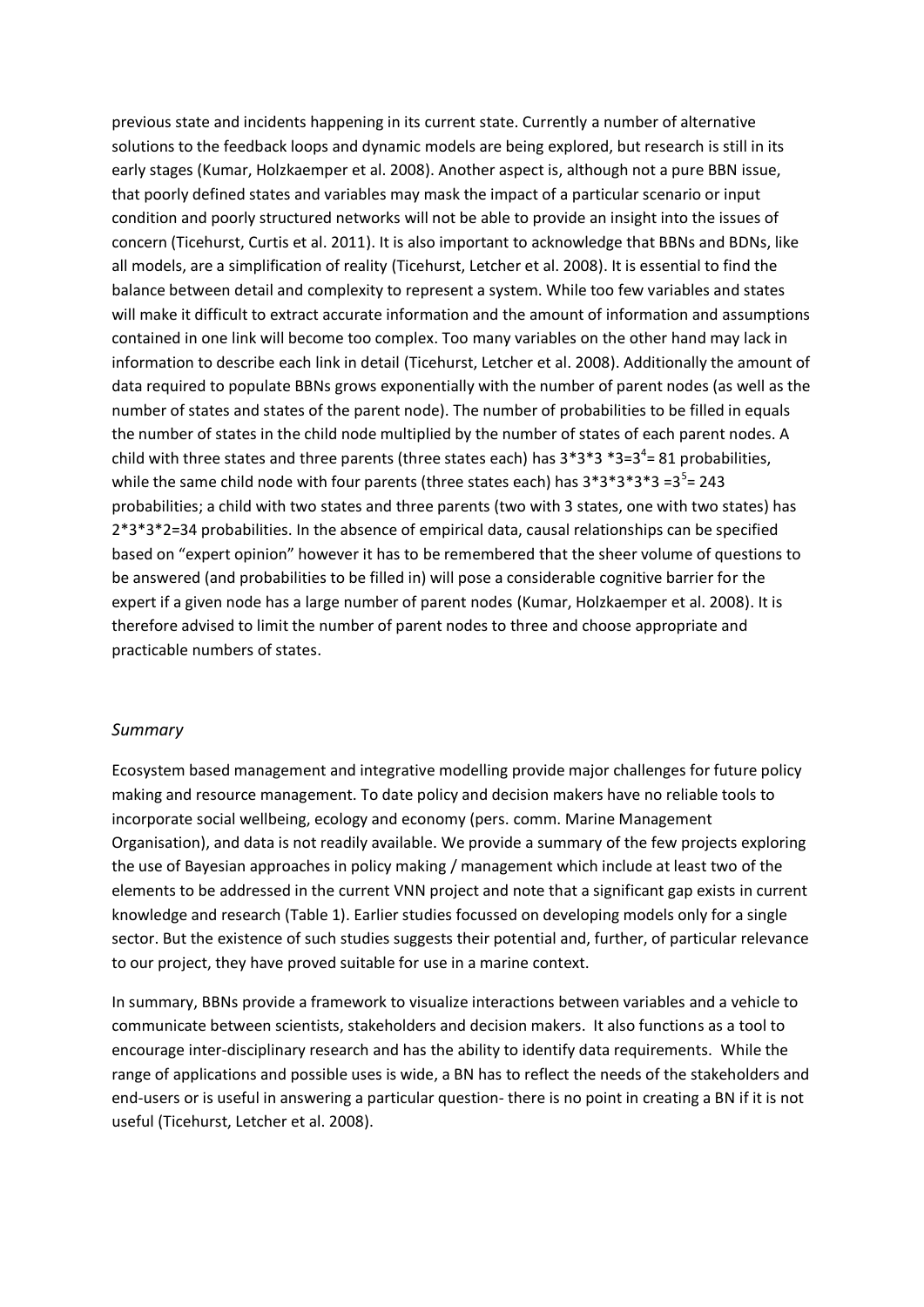| Reference                                                                                               | andscape<br>Ecology | Economy | economics<br>Socio- | Social<br>Wellbeing | Marine<br><b>Focus</b> | comments                                                                                 |
|---------------------------------------------------------------------------------------------------------|---------------------|---------|---------------------|---------------------|------------------------|------------------------------------------------------------------------------------------|
| (Bryan and Garrod 2006)                                                                                 | X                   | X       |                     |                     |                        |                                                                                          |
| (Haines-Young 2011)                                                                                     | X                   | X       | X                   |                     |                        |                                                                                          |
| (Kumar, Holzkaemper et al. 2008)                                                                        | X                   |         |                     |                     | X                      |                                                                                          |
| (Haapasaari and Karjalainen 2010; Levontin,<br>Kulmala et al. 2011; Haapasaari, Kulmala et al.<br>2012) | X                   | X       | X                   |                     | X                      |                                                                                          |
| (Merritt, Ticehurst et al. 2010)                                                                        | X                   | X       |                     |                     |                        |                                                                                          |
| (Newton, Marshall et al. 2006)                                                                          | X                   | x       | X                   | X                   |                        |                                                                                          |
| (Salerno, Cuccillato et al. 2010)                                                                       | X                   | X       | X                   | X                   |                        | No BBN,<br>just<br>cognitive<br>map                                                      |
| (Stelzenmüller, Lee et al. 2010)                                                                        | x                   | X       |                     |                     | X                      |                                                                                          |
| (Ticehurst, Newham et al. 2007), (Ticehurst, Letcher<br>et al. 2008)                                    | X                   | X       |                     | X                   | X                      | Included<br>cultural<br>values,<br>but no<br>deeper<br>evaluation<br>of social<br>system |

**Table 1: Policymaking and Resource Management BBN Studies in the Literature**

- MEAP (2005). "Living Beyond Our Means: Natural Assets and Human Well-being." Millennium Ecosystem Assessment Publications Retrieved 30/07/2012, 2012, from [http://www.maweb.org/documents/document.429.aspx.pdf.](http://www.maweb.org/documents/document.429.aspx.pdf)
- Bacon, P. J., J. D. Cain, et al. (2002). "Belief network models of land manager decisions and land use change." Journal of Environmental Management **65**(1): 1-23.
- Ban, K.-M. (2012). Remarks at High Level Meeting on "Happiness and Well-Being: Defining a New Economic Paradigm". UNHQ.
- Ban, N. C., V. M. Adams, et al. (2011). "Designing, implementing and managing marine protected areas: Emerging trends and opportunities for coral reef nations." Journal of Experimental Marine Biology and Ecology **408**(1–2): 21-31.
- Britton, E. and S. Coulthard (2012). "Assessing the social wellbeing of Northern Ireland's fishing society using a three-dimensional approach." Marine Policy(0).
- Bryan, B. and M. Garrod (2006). Combining rapid field assessment with a Bayesian network to prioritise investment in watercourse protection. CSIRO Land and Water Science Report, CSIRO.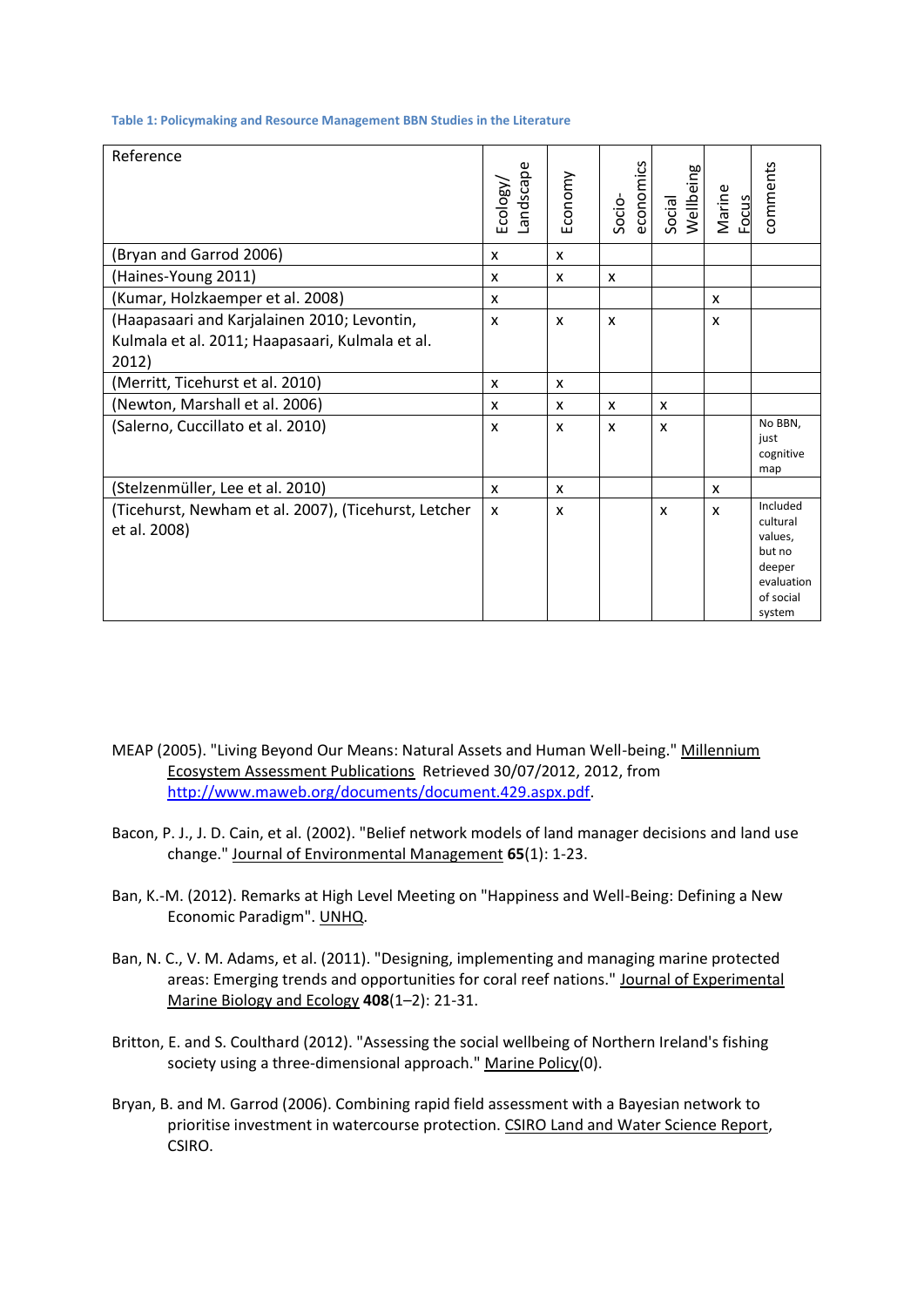- Coulthard, S., D. Johnson, et al. (2011). "Poverty, sustainability and human wellbeing: A social wellbeing approach to the global fisheries crisis." Global Environmental Change **21**(2): 453- 463.
- Daniel, B., G. McCalla, et al. (2007). Bayesian Belief Network Approach for Analysis of Intercultural Collaboration in Virtual Communities Using Social Capital Theory Intercultural Collaboration. T. Ishida, S. Fussell and P. Vossen, Springer Berlin / Heidelberg. **4568:** 291-305.
- Gjertsen, H. (2005). "Can Habitat Protection Lead to Improvements in Human Well-Being? Evidence from Marine Protected Areas in the Philippines." World Development **33**(2): 199-217.
- Goudie, R. J. B., S. Mukherjee, et al. (2011). Exploratory network analysis of large social science questionnaires 8th Bayesian Modelling Applications Workshop. Barcelona, Spain.
- Haapasaari, P. and T. P. Karjalainen (2010). "Formalizing expert knowledge to compare alternative management plans: Sociological perspective to the future management of Baltic salmon stocks." Marine Policy **34**(3): 477-486.
- Haapasaari, P., S. Kulmala, et al. (2012). "Growing into Interdisciplinarity: How to Converge Biology, Economics, and Social Science in Fisheries Research?" Ecology and Society **17**(1): 6.
- Haines-Young, R. (2011). "Exploring ecosystem service issues across diverse knowledge domains using Bayesian Belief Networks." Progress in Physical Geography **35**(5): 681-699.
- Jensen, F. V. and J. C. Nielsen (2007). Bayesian Networks and Decision Graphs, Springer Science.
- Korb, K. and A. Nicholson (2011). Bayesian Artificial Intelligence. London, Chapman & Hall/CRC.
- Kragt, M. E. (2009). A beginners guide to Bayesian network modelling for integrated catchment management. Landscape Logic Technical Report. D. o. t. E. Australian Government, Water, Heritage and the Arts. **9**.
- Kumar, V., A. Holzkaemper, et al. (2008). Bayesian Challenges in Integrated Catchment Modelling 4th Biennial Meeting of iEMSs: International Congress on Environmental Modelling and Software.
- Leisher, C., S. Mangubhai, et al. (2012). "Measuring the benefits and costs of community education and outreach in marine protected areas." Marine Policy **36**(5): 1005-1011.
- Levontin, P., S. Kulmala, et al. (2011). "Integration of biological, economic, and sociological knowledge by Bayesian belief networks: the interdisciplinary evaluation of potential management plans for Baltic salmon." ICES Journal of Marine Science **68**(3): 632-638.
- Little, L. R., S. Kiukka, et al. (2004). "Information flow among fishing vessels modelled using a Bayesian network." Environmental Modelling & Software **19**: 27-34.
- Lynam, T., W. DeDong, et al. (2007). "A Review of Tools for Incorporating Community Knowledge, Preferences, and Values into Decision Making in Natural Resource Management." Ecology and Society **12**(1).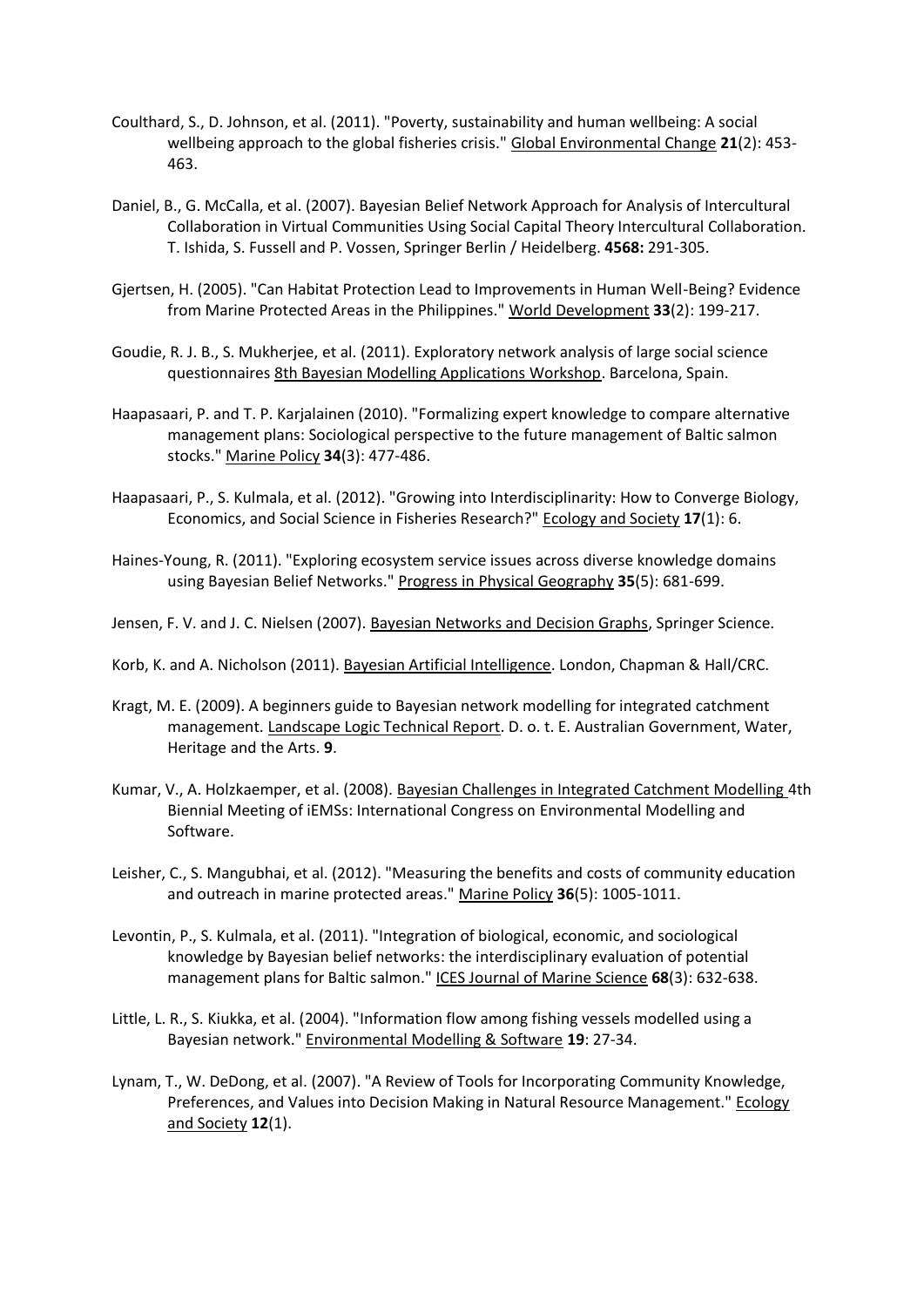- Marcot, B. G. (2006). "Characterizing species at risk I: Modeling rare species under the Northwest Forest Plan." Ecology and Society **11**(2).
- Marcot, B. G., P. A. Hohenlohe, et al. (2006). "Characterizing species at risk. II: Using Bayesian belief networks as decision support tools to determine species conservation categories under the Northwest Forest Plan." Ecology and Society **11**(2).
- Marcot, B. G., R. S. Holthausen, et al. (2001). "Using Bayesian belief networks to evaluate fish and wildlife population viability under land management alternatives from an environmental impact statement." Forest Ecology and Management **153**(1-3): 29-42.
- Merritt, W. S., J. L. Ticehurst, et al. (2010). The value of using Bayesian Networks in Environmental Decision Support Systems to support natural resource management, Ottawa, ON.
- Moore, S., T. Wallington, et al. (2009). "Diversity in Current Ecological Thinking: Implications for Environmental Management." Environmental Management **43**(1): 17-27.
- Newton, A. C., E. Marshall, et al. (2006). "Use of a Bayesian Belief Network to Predict the Impacts of Commercializing Non-timber Forest Products on Livelihoods." Ecology and Society **11**(2): 24 [online].
- Nunan, F. (2010). "Mobility and fisherfolk livelihoods on Lake Victoria: Implications for vulnerability and risk." Geoforum **41**(5): 776-785.
- Olale, E. and S. Henson (2012). "Determinants of Income Diversification among Fishing Communities in Western Kenya." Fisheries Research **125-126**: 235-242.
- Pollino, C. and C. Henderson (2010). Bayesian networks: a guide for their application in natural resource management and policy. L. LOGIC, Australian Government, Department for the Environment, Water, Heritage and the Arts.
- Pollino, C. A., O. Woodberry, et al. (2007). "Parameterisation and evaluation of a Bayesian network for use in an ecological risk assessment." Environmental Modelling & amp; Software 22(8): 1140-1152.
- Ross, N. (2012). "Exploring concepts of fisheries 'dependency' and 'community' in Scotland." Marine Policy(0).
- Salerno, F., E. Cuccillato, et al. (2010). "Experience With a Hard and Soft Participatory Modeling Framework for Social-ecological System Management in Mount Everest (Nepal) and K2 (Pakistan) Protected Areas." Mountain Research and Development **30**(2): 80-93.
- Stelzenmüller, V., J. Lee, et al. (2010). "Assessment of a Bayesian Belief Network-GIS framework as a practical tool to support marine planning." Marine Pollution Bulletin **60**(10): 1743-1754.
- Steventon, J. D. (2008). Conservation of marbled murrelets in British Columbia. Bayesian Networks: A Practical Guide to Applications. O. Pourret, P. Naim and B. G. Marcot, John Wiley & Sons, Ltd.
- Symes, D. and J. Phillipson (2009). "Whatever became of social objectives in fisheries policy?" Fisheries Research **95**(1): 1-5.